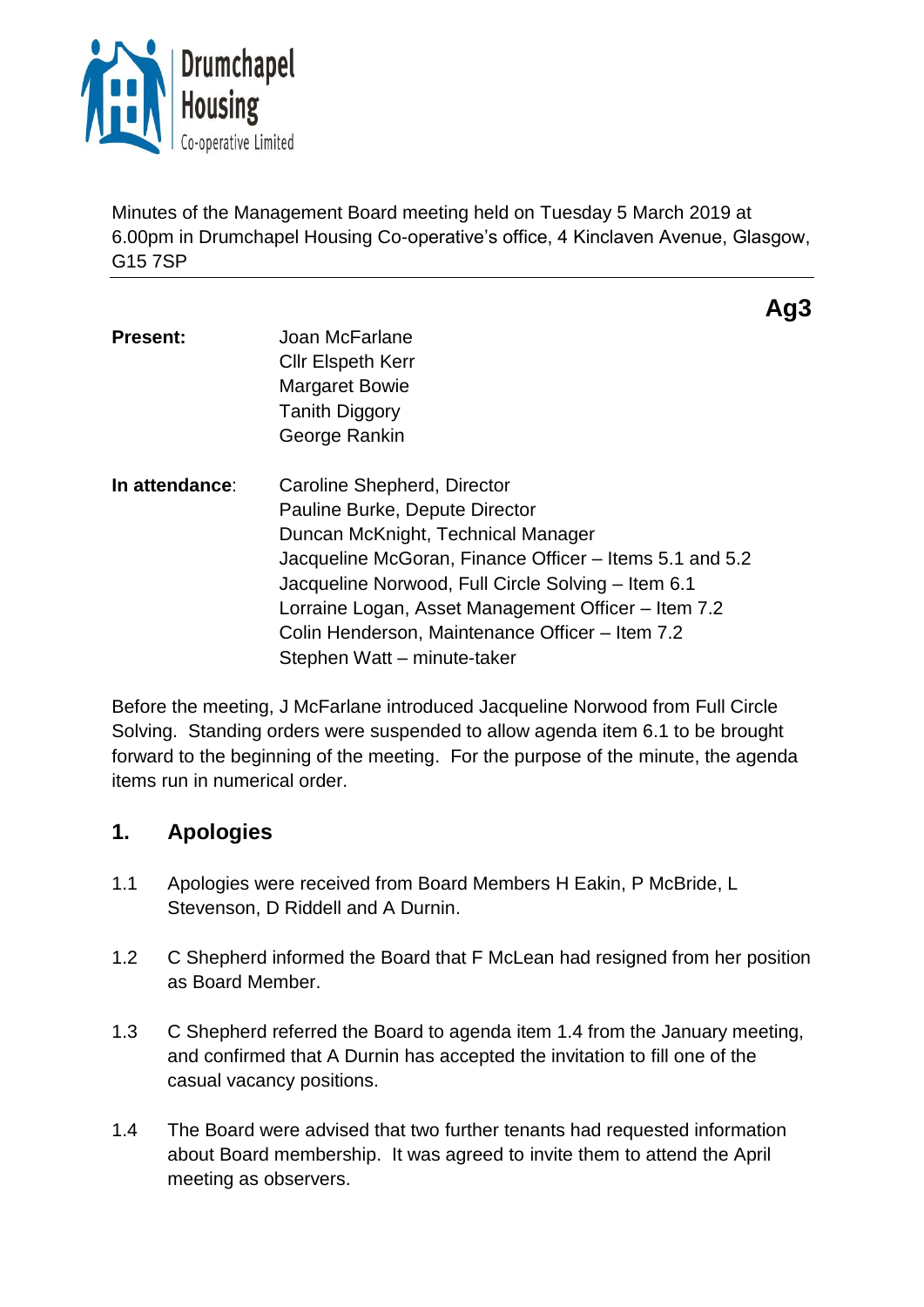# **2. Declaration of interest**

2.1 C Shepherd noted an interest in agenda item 10 for all staff.

# **3. Minute of the previous meeting**

3.1 The minute of the meeting on 29 January 2019 was proposed by G Rankin and seconded by T Diggory.

## **4. Matters arising**

4.1 Item 5.4: C Shepherd advised that the second stage of the Board induction training was now complete.

## **5. Director's report**

#### **5.1 Management accounts to December 2018**

- 5.1.1 J McGoran presented the management accounts to December 2018. The Board were informed that following the Audit, Risk & Staffing sub-Committee meeting in February 2019, we will reduce the volume of the reports from the March 2019 management accounts onwards. Meantime, *traffic lights* had been added to the management accounts figures to make the financial breakdown more user-friendly and to draw members' attention to areas where further explanation may be required.
- 5.1.2 Following discussion, the Board approved the management accounts to December 2018.

### **5.2 Final Budget – 2019/20**

5.2.1 J McGoran presented the final budget for review and comment. All amendments were minor and, following discussion, the Board approved the final budget for 2019/20.

### **J McGoran left the meeting at 6.40pm.**

### **5.3 Meeting schedule – Board and sub-Committee**

5.3.1 C Shepherd referred the Board to the proposed 2019/20 meeting dates for the Management Board (nine), Audit, Risk & Staffing sub-Committee (four), Annual General Meeting (one), and DRUMCOG training (up to October 2019).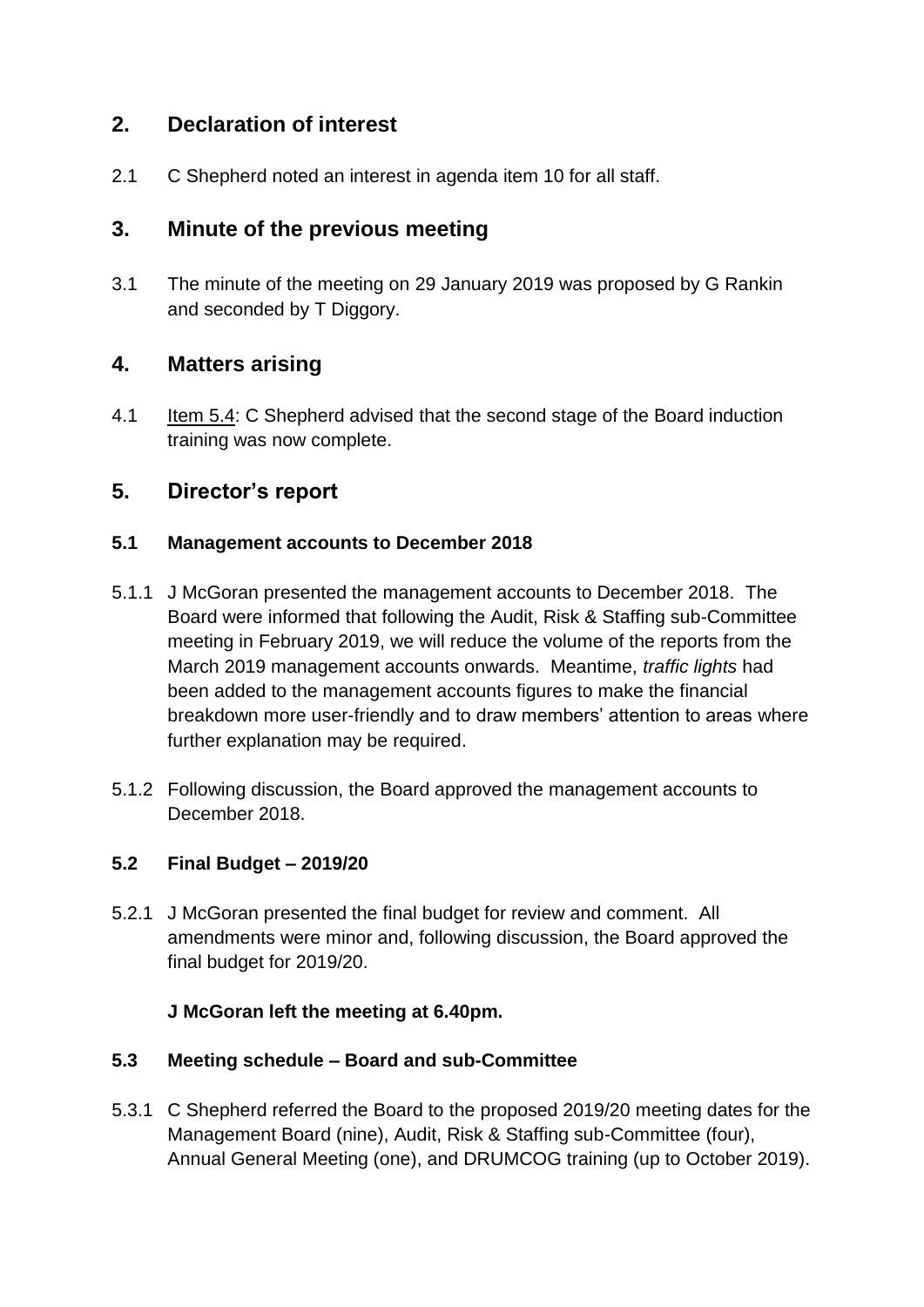- 5.3.2 Cllr E Kerr advised that except for the October meeting, she would be able to attend all dates earmarked in the new schedule.
- 5.3.3 The Board approved the meeting schedule for 2019/20.

### **5.4 Policy review schedule – 2019/20**

5.4.1 The proposed policy review schedule for 2019/20, based on the five-year schedule agreed in March 2017, was discussed and agreed.

### **5.5 Board workplan 2019/20**

- 5.5.1 C Shepherd presented the workplan for 2019/20, explaining that the Annual Assurance statement is being suggested for discussion at the September meeting.
- 5.5.2 The Board approved the Board workplan for 2019/20. The new workplan will be printed and displayed in the Board room for the next meeting in April 2019.

**Action – S Watt** 

### **5.6 Rule change**

5.6.1 C Shepherd referred the Board to the paper on potential Rule change. Following discussion, the Board agreed to delaying the process in order to speak with the other fully mutual co-operatives. If possible, we would still aim to take a Rule change to an SGM held on the same evening as this year's AGM.

### **5.7 Away day**

5.7.1 The Board agreed to having this year's strategy away day around the end of May/beginning of June. S Watt will liaise with Board members over preferences in relation to (i) weekday or Saturday, (ii) preferred venue and (iii) preferred facilitator.

### **Action – S Watt**

# **6. Depute Director's report**

### **6.1 Affordability – Livingwell strategy**

6.1.1 J Norwood from Full Circle Solving presented the findings from the affordability exercise, highlighting the report's focus on (i) rent affordability, (ii) areas of deprivation and (iii) what the Co-operative can do to alleviate poverty.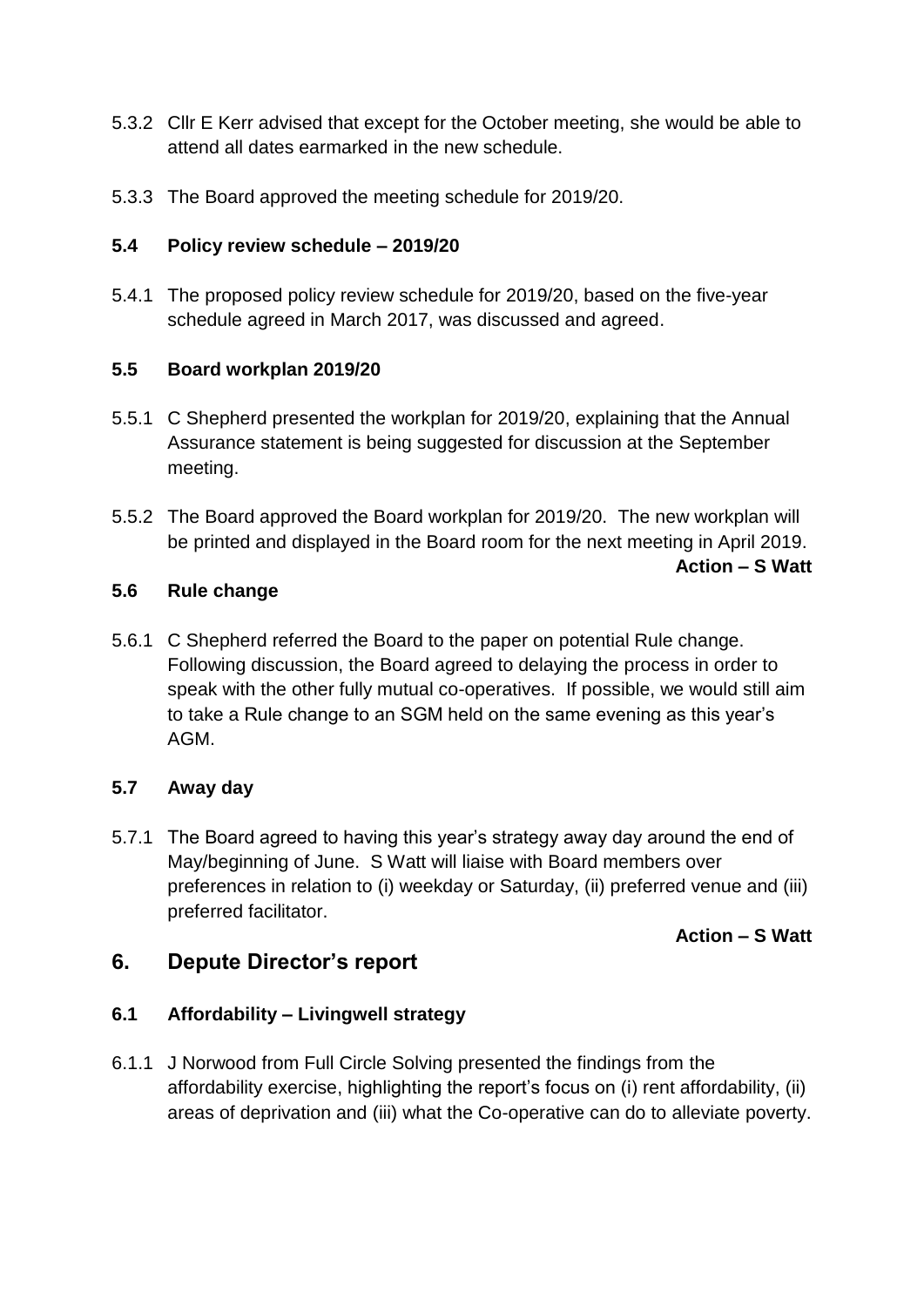- 6.1.2 The following were agreed as possible action points and will be considered over the coming months:
	- Promotion of smart meters (including *Switchee*), tariff switching and emergency heating/fuel effectiveness
	- Building on the estate service by, for example, promoting a handyman service to save tenants money with small jobs
	- In addition to blanket consultation, consider targeted consultation at rent review time
	- Consider whether there is a need for rent rationalisation
	- Liaise with tenants in under-occupied properties to ascertain whether a smaller home would help alleviate poverty/make rents more affordable and, if so, consider how this could be achieved
	- Build on the existing partnership working within Drumchapel to, for example, promote Health and Safety initiatives such as smoking cessation, telecommunications tariff switching, alleviating food poverty, seeking community benefits when entering into contracts, etc.
- 6.1.3 The full report was requested by Cllr E Kerr, J McFarlane, and T Diggory.

**Action – S Watt**

### **6.2 Welfare Benefit Report**

6.2.1 P Burke presented the Citizens' Advice Bureau's welfare benefits report to the Board and advised that (i) housing benefit and (ii) changes in circumstances remained the most common reason for appointments.

### **6.3 Bad debt write-off report**

- 6.3.1 P Burke asked the Board to write off former tenant arrears of £2,356.18. This brings the fourth and final quarter to a total of £4,830.93.
- 6.3.2 The Board approved the bad debt write-off.

### **6.4 Exceptions Report**

6.4.1 There were no exceptions in the key performance indicators to report.

# **7. Policy and practice**

### **7.1 Policy Review**

7.1.1 There are no policy reviews this month. **C Henderson and L Logan joined the meeting at 7.05pm.**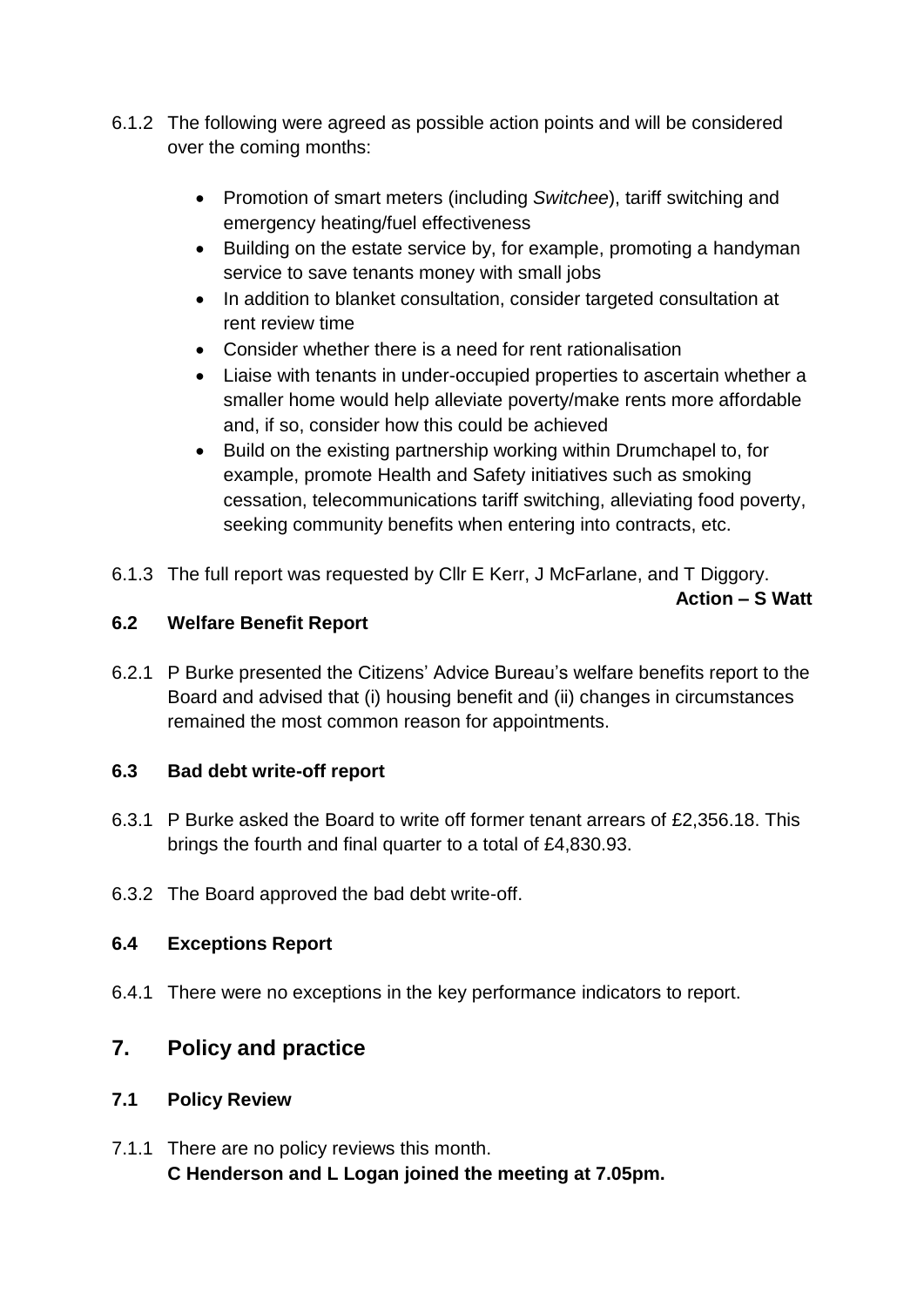### 7.2 **Bite size briefing – managing voids**

7.2.1 L Logan and C Henderson provided a short briefing session on managing voids highlighting:

### • Key challenges

Staff discussed re-let times with an emphasis on the impact of

- the poor condition that properties are sometime left in
- older properties with dilapidated tiles/spores requiring attention
- abandoned properties sometimes requiring a lot of work
- **•** properties where the tenant has passed away and the family require additional time before being able to give the property back to us
- day-to-day matters that can slow down the process of re-letting, such as commercial or personal reasons and also controlling the budget by assessing the planned maintenance programme or decorating requirements
- Pre-void inspections

At this point, it was highlighted that contractors would meet with the Cooperative's technical team to assess what repairs are necessary (including identifying those that should be done as planned maintenance). Once keys have been returned to the office, a void re-lets standard checklist is completed by staff who visit the property – this helps ensure that the condition of the property meets our lettable standard

7.2.2 A brief discussion ensued concerning meters and what information was available to tenants about them. It was proposed that a leaflet could be included at the sign-up pack stage.

### **Action – L Logan**

7.2.3 The Board thanked C Henderson and L Logan for an excellent presentation.

### **C Henderson and L Logan left the meeting at 7.25pm.**

### **8. Governance**

### **8.1 Membership report**

8.1.1 There were two Share Certificates to be issued to new tenants. These were signed by two Board members and will be passed to the Secretary to sign.

**Action – S Watt**

8.2 **Ethical conduct and notifiable events**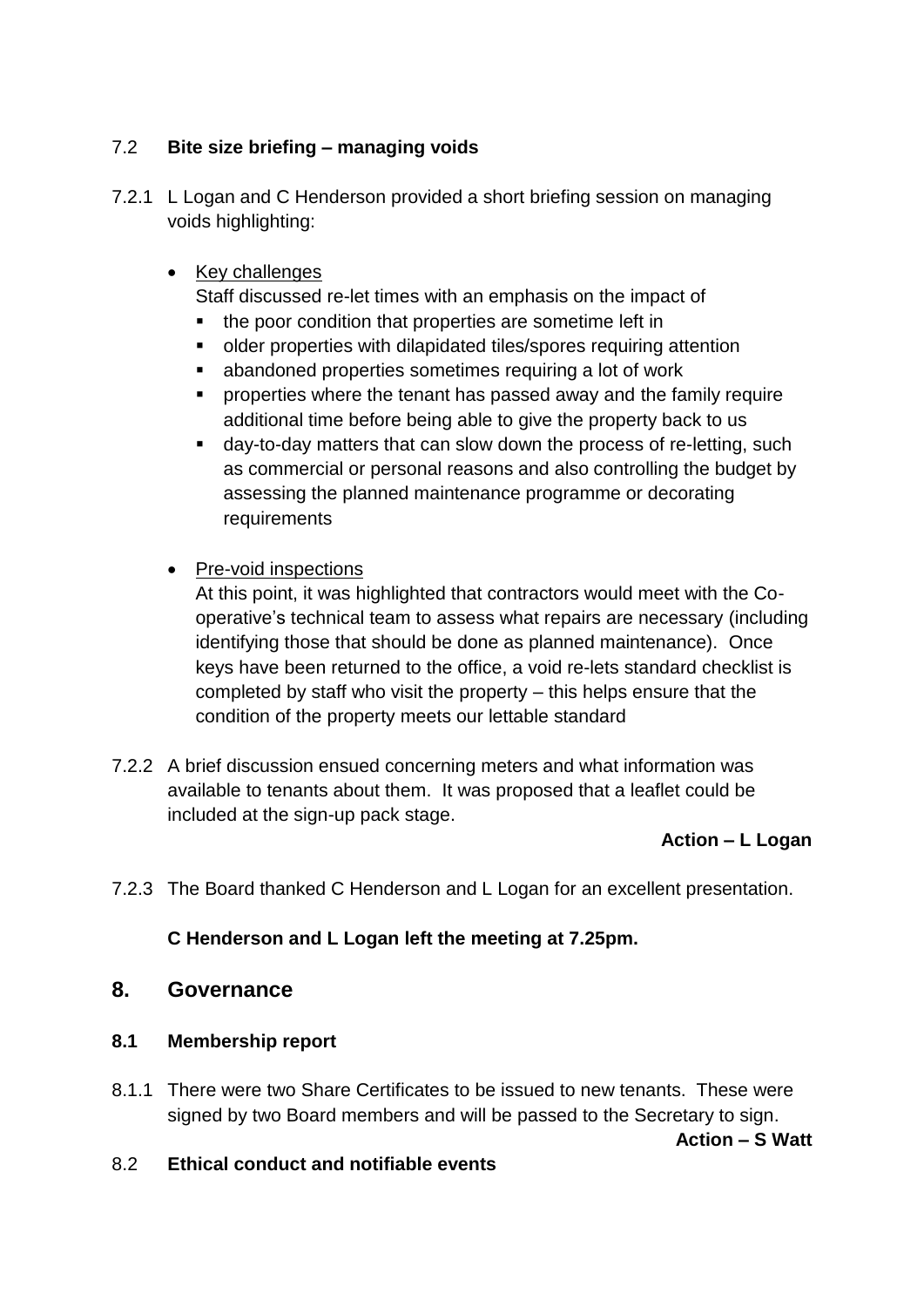8.2.1 There was nothing to report.

# **9. Audit, Risk and Staffing sub-Committee**

#### **9.1 Minutes of meetings**

9.1.1 The minutes from the meeting on 8 November 2018 were noted.

### **Staff members S Watt and D McKnight left the meeting at 7.30pm.**

#### **9.2 Recommendations from meeting on 7 February 2019 – confidential**

9.2.1 C Shepherd and P Burke circulated the confidential paper that had been initially presented to the Audit, Risk and Staffing sub-Committee in February. The staff recommendations had been agreed by the sub-Committee and were now remitted to the Board for approval. Following discussion, these were agreed.

### **Action – C Shepherd/P Burke**

### **Staff members C Shepherd and P Burke left the meeting at 7.40pm.**

### **10. Any other competent business**

10.1 With no staff present owing to a conflict of interest, the Board discussed the recommendation from EVH on a three-year salary deal. Following discussion, the Board agreed to vote in favour of this.

### **Staff members C Shepherd, P Burke, D McKnight and S Watt returned to the meeting at 7.45pm.**

- 10.2 The Chair advised that the Board wished to vote in favour of the proposed three-year deal. Staff will communicate this to EVH.
- 10.3 The Scottish Housing Regulator (SHR) has published the revised regulatory framework. Information on the key changes was provided to Board members.
- 10.4 The SHR is seeking to recruit individuals to its National Panel. Information was distributed to Board members and we will publicise the recruitment drive in the office reception and on our Facebook page.
- 10.5 J McFarlane agreed to provide a testimonial sought by Karen Anderson for the recently provided Dilemma session.